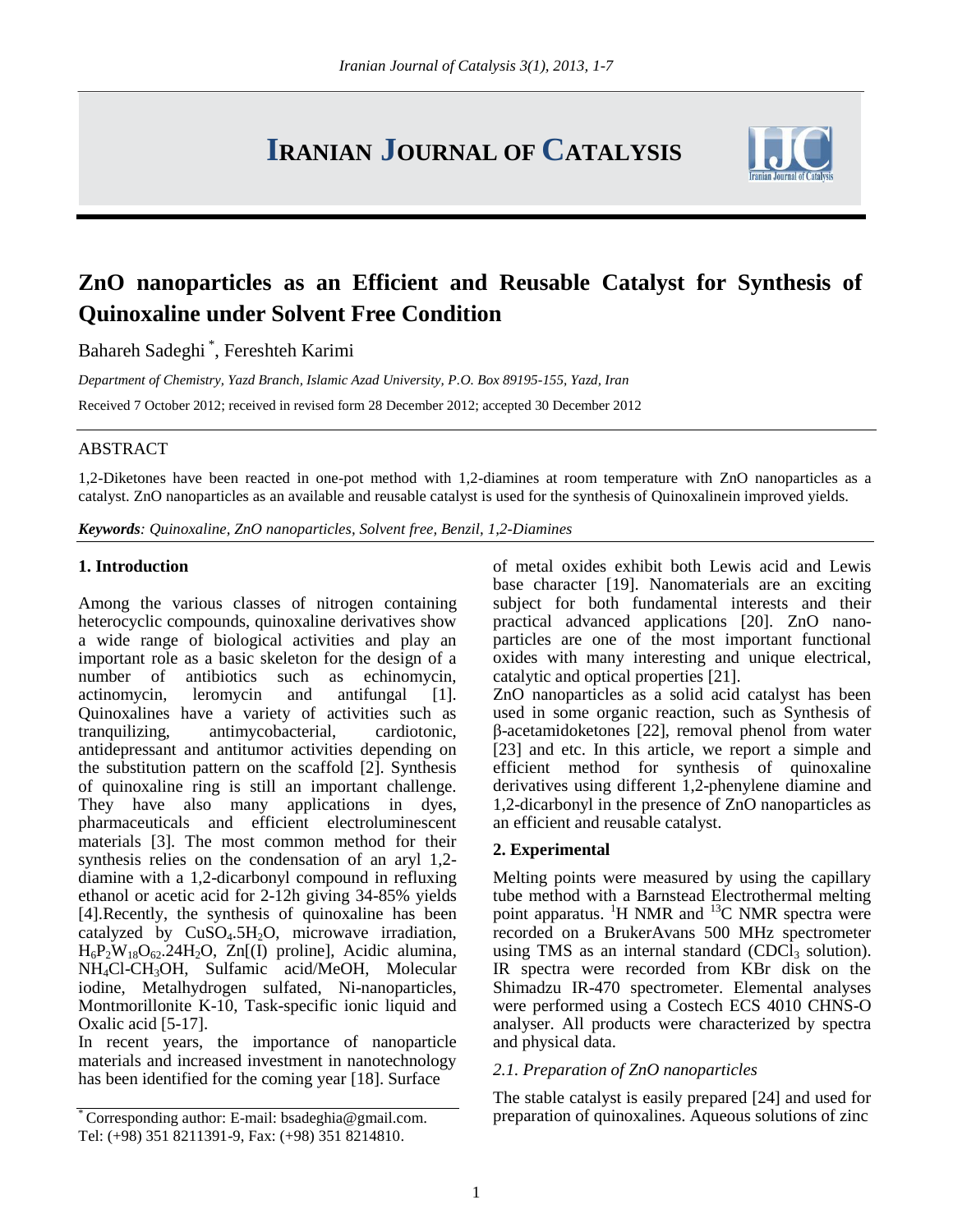nitrates and urea were added into a flask under vigorous stirring (300 rpm/min). The molar ratio of  $\text{Zn}^{2+}$  to urea was about 1:4. In order to inhibit the growth of the ZnO crystallite during the course of precipitation, a certain amount of surfactant, sodium dodecyl sulfate (SDS), was added into reaction system. Then the reaction system was heated to  $95^{\circ}$ C and maintained at that temperature. After stirring for 2 h, a semitransparent zinc hydroxide colloid was obtained. The precipitates were then filtered, washed with distilled water and alcohol for three or four times, dried in air at  $80^{\circ}$ C, and finally calcined at  $350^{\circ}$ C for 2 h to achieve samples with 30-50 nm particle size.

#### *2.2 General procedure for the synthesis of quinoxalines*

A mixture of 1,2-dicarbonyl (1 mmol), orthophenylendiamine (1 mmol) and Nano ZnO (0.0009g) were placed in a round bottom flask. The materials were mixed at room temperature for 20 min (table 3). The progress of the reaction was followed by TLC. After the completion of the reaction, dichloromethane was added to the mixture and filtered to remove the catalyst. The recovered catalyst was washed with chloroform and dried in air. Thus recovered catalyst was reused for further reactions without significant loss of activity. By evaporation of the solvent, an oily residue or an impure solid was obtained. The solid was then crystallized with ethanol and then a milky to yellow solid was obtained. All the products (except entry 7, 8, 11- 14) are known compounds, which were characterized by IR and  $H$  NMR spectral data and their melting points compared with literature reports.

# *The selected spectral data*

Acenaphtho [1,2-b] quinoxaline (Table 3, entry 7). IR (v<sub>max</sub>, cm<sup>-1</sup>): 3040, 1622, 1571, 1480, 1297. <sup>1</sup>H NMR (500 MHz, CDCl<sub>3</sub>, ppm) δ: 7.73 (dd, *J*=3.4 Hz, 6.3 Hz, 2H), 7.78 (dd, *J*=7.1 Hz, 7.9 Hz, 2H), 8.03 (d, *J*=8.2 Hz, 2H), 8.17 (dd, *J*=3.4 Hz, 6.2 Hz, 2H), 8.35 (d, J=6.9 Hz, 2H). <sup>13</sup>C NMR (100 MHz, CDCl<sub>3</sub>, ppm) δ: 154.5, 141.7, 136.9, 132.2, 130.3, 130.0, 129.8, 129.6, 129.0, 122.2. Anal. Calcd. for  $C_{18}H_{10}N_2$ : C, 85.04; H, 3.94; N, 11.02 found: C, 84.8; H, 3.89; N, 11.01.

7-methylacenaphtho [1,2-b] quinoxaline (Table3, entry 8). IR  $(v_{\text{max}}, \text{ cm}^{\text{-1}})$ : 3040, 2915, 1626, 1482, 1207. <sup>1</sup>H NMR (500 MHz, CDCl<sub>3</sub>, ppm) δ: 8.36 (d, *J*=6.6 Hz, d, *J*=6.6 Hz, 2H), 8.05 (m, 3H), 7.95 (S, 1H), 7.79 (d, *J*=7.4 Hz, d, *J*=7.6 Hz, 2H), 7.55 (dd, *J*=1.3 Hz, 8.3 Hz, 1H), 2.61(S, 3H). <sup>13</sup>C NMR (100 MHz, CDCl<sub>3</sub>, ppm) δ: 154.5, 153.8, 141.7, 140.1, 140.0, 136.7, 132.4, 131.7, 130.4, 129.8, 129.6, 129.5, 129.2, 129.0, 122.1, 122.0, 22.2. Anal.calcd. for  $C_{19}H_{12}N_2$ : C, 85.07; H, 4.47; N, 10.44, found: C, 84.9; H, 4.43; N, 10.40.

Phenantherene [1, 2-b] quinoxaline (Table3, entry 11). IR  $(v_{\text{max}}, \text{ cm}^{-1})$ : 3020, 1614, 1490, 1356, and 1032. <sup>1</sup>H NMR (500 MHz, CDCl<sub>3</sub>, ppm) δ: 9.38 (dd, *J*=1.4 Hz, 7.9 Hz, 2H), 8.53 (d, *J*=7.9 Hz, 2H), 8.31 (dd, *J*=3.4 Hz, 6.4 Hz, 2H), 7.84 (dd, *J*=3.4 Hz, 6.5 Hz, 2H), 7.74 (m, 4H). <sup>13</sup>C NMR (125 MHz, CDCl<sub>3</sub>, ppm) δ: 142.8, 142.6, 132.5, 130.7, 130.6, 130.1, 129.9, 128.3, 126.7, 123.3. Anal. Calcd. for  $C_{20}H_{12}N_2$ ; C, 85.71; H, 4.28; N, 10. Found: C, 85.70; H, 3.90; N, 9.8.

7-methyl-Phenanthrene [1,2-b] quinoxaline (Table3, entry 12). IR  $(v_{\text{max}}, \text{ cm}^2)$ : 3010, 1622, 1499, 1354, 1206. <sup>1</sup>H NMR (500 MHz, CDCl<sub>3</sub>, ppm) δ: 9.39 (m, 2H), 8.56 (d, *J*=8.0 Hz, 2H), 8.21 (d, *J*=8.6 Hz, 1H), 8.09 (S, 1H), 7.78 (m, 4H), 7.68 (dd, *J*=1.8 Hz, 8.6 Hz, 1H), 2.68 (S, 3H). <sup>13</sup>C NMR (125 MHz, CDCl3, ppm) δ: 142.7, 142.6, 142.1, 141.2, 140.8, 132.8, 132.4, 132.2, 130.9, 130.8, 130.5, 130.4, 129.4, 128.4, 128.3, 128.2, 126.6, 126.5, 123.3, 22.5. Anal. calcd. for  $C_{21}H_{14}N_2$ : C, 85.71; H, 4.76; N, 9.52, found: C, 84.93; H, 4.67; N, 9.34.

2-Methyl-3-propyl-quinoxaline (Table3, entry 13). IR  $(v_{\text{max}}, \text{ cm}^{-1})$ : 2952, 2867, 1563, 1488, 1205, 1153. <sup>1</sup>H NMR (500 MHz, CDCl<sub>3</sub>, ppm) δ: 7.79 (m, 2H), 7.47 (m, 2H), 2.78 (t, *J*=8.0Hz, 3H), 2.57 (s, 3H), 1.63 (m, 2H), 0.89 (t, J=7.2 Hz, 3H). <sup>13</sup>C NMR (125 MHz, CDCl3, ppm) δ: 157.03, 153.50, 141.55, 141.26, 129.11, 129.06, 128.91, 128.66, 38.19, 23.18, 21.80, 14.54. Anal. calcd. for  $C_{12}H_{14}N_2$ : C, 77.42; H, 15.05; N, 7.52, found: C, 77.38; H, 14.89; N, 7.49.

3,6-Dimethyl-2-propyl-quinoxaline (Table3, entry 14). IR  $(v_{\text{max}}, \text{ cm}^{-1})$ : 2958, 2869, 1619, 1561, 1495, 1443, 1367, 1321<sup>1</sup>H NMR (500 MHz, CDCl<sub>3</sub>, ppm) δ: 7.67 (m, 1H), 7.56 (m, 1H), 7.30 (m, 1H), 2.76 (t, *J*=8.0 Hz, 3H), 2.57 (s, 3H), 2.36 (s, 3H), 1.67 (m, 2H), 0.89 (t,  $J=7.2$ Hz, 3H). <sup>13</sup>C NMR (125 MHz, CDCl<sub>3</sub>, ppm) δ: 156.98, 152.55, 141.63, 139.72, 139.41, 131.39, 128.21, 127.94, 38.21, 23.12, 22.11, 21.91, 14.57. Anal. calcd. for  $C_{13}H_{16}N_2$ : C, 78; H, 8; N, 14, found: C, 76.08; H, 7.49; N, 13.02.

# **3. Results and discussion**

Nanoparticles of ZnO were prepared via uniform precipitation method. The ZnO nanoparticles were characterized by scanning electron microscopy (SEM) and FT-IR spectroscopy techniques.

The SEM of ZnO nanoparticles is shown in Fig. 1. As seen, single phase primary particle is spherical in shape withthe average diameter of about 30-50 nm.

After reaction, catalyst was recycled and characterized by FT-IR spectra. The FT-IR spectrum of ZnO nanparticles in KBr matrix is shown in Fig. 2. There is a broad band at  $3326 \text{ cm}^{-1}$  corresponding to the vibration mode of water OH group indicating the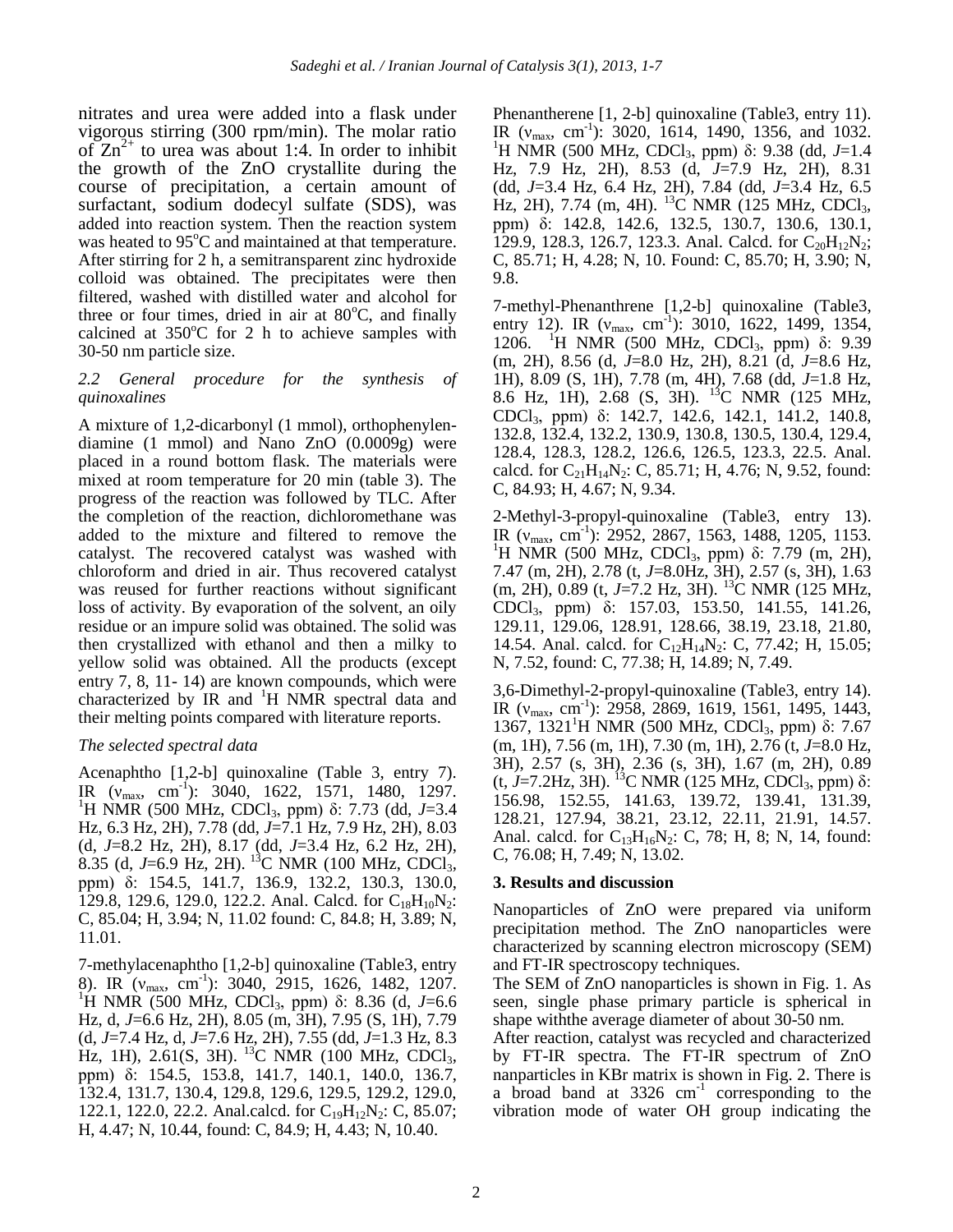





**Fig. 1.** The SEM of ZnO nanoparticles.

presence of small amount of water adsorbed on the ZnO nanparticles surface. The band at  $1620 \text{ cm}^{-1}$  due to the OH bending of water. A strong band at  $611 \text{ cm}^{-1}$ is attributed to the Zn-O stretching band whitch is consistent with that reported before [25].

In a preliminary study,to optimize the reaction conditions,the reaction of benzil and orthophenilendiamin was used as a model reaction (Table 1). The efficiency of ZnO nanoparticles is comparable with other catalysts such as  $CuSO<sub>4</sub>.5H<sub>2</sub>O$ , NH4Cl, Sulfamic acid, Iodine and Acidic alumina. According to the obtained data,  $NH<sub>4</sub>Cl$  and sulfamic acid have more yield but NH4Cl was applied (50 mol%) more amount. These results clearly show the advantages of our methodology over other protic or Lewis acid catalyzed quinoxaline synthesis such as low consumption of catalyst and solvent free condition.

As a result, ZnO nanoparticles was selected as an efficient solid acid catalyst, the model reaction was done with various amount of catalyst and various condition. According to the obtained data, using the Nano ZnO  $(1.1 \text{ mol})\%$ ) under solvent free at 25 °C is the best condition for the quinoxaline formation (Table 2, entry 3).



**Fig. 2.** FT-IR Spectrum of ZnO nanoparticles.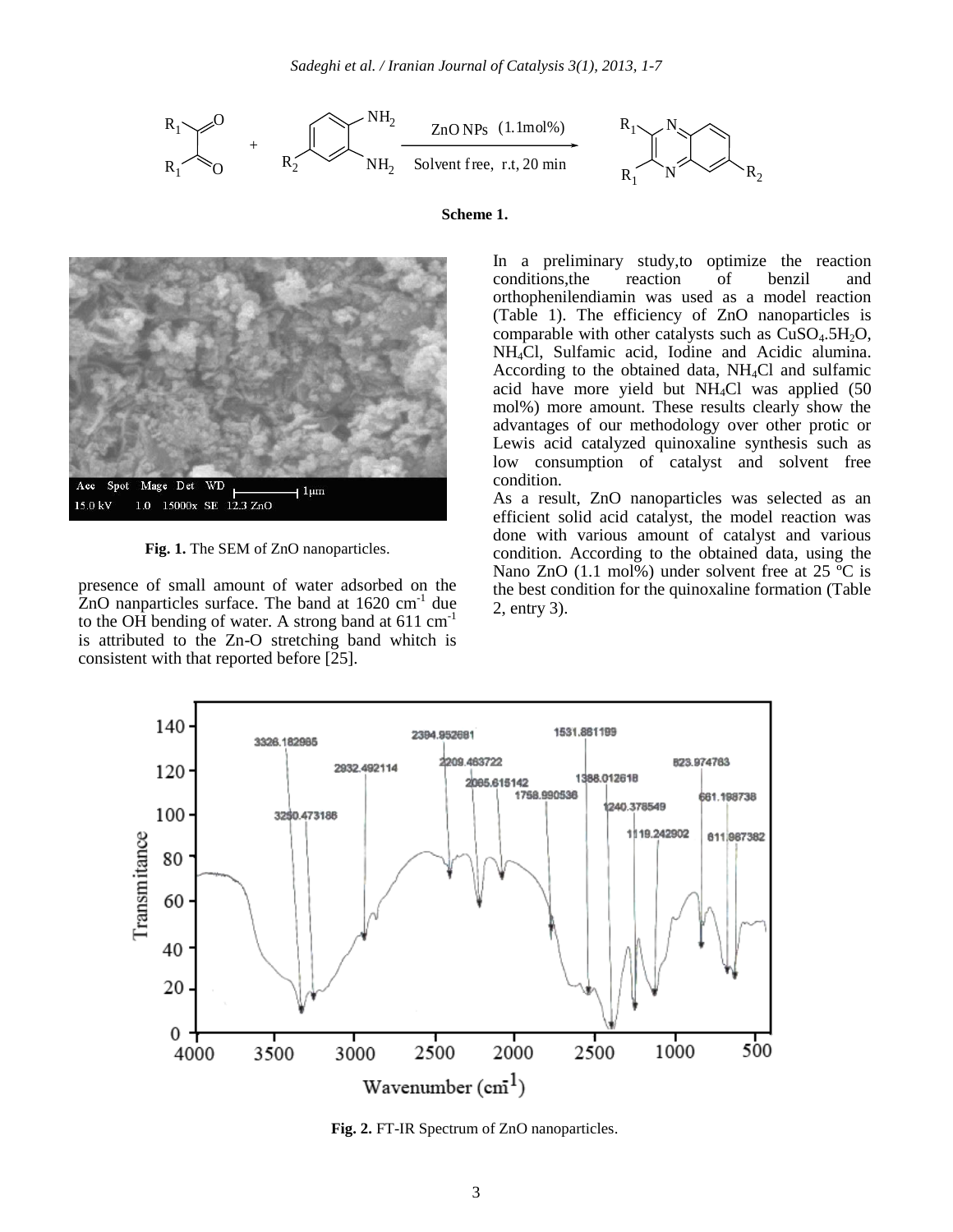| Entry | Catalyst (amount)               | Temp. $(^{\circ}C)/$ Solvent | Time (min)/ Yield $(\%)^a$ | Ref. |
|-------|---------------------------------|------------------------------|----------------------------|------|
|       | $CuSO4.5H2O (10mol%)$           | 25/H <sub>2</sub> O          | 15/96                      | 5    |
| 2     | $CuSO4.5H2O (10mol%)$           | 25/EtOH                      | 8/97                       | 5    |
| 3     | NH <sub>4</sub> Cl (50mol%)     | 25/CH <sub>3</sub> OH        | 7/100                      | 10   |
| 4     | Sulfamic acid (5 mol%)          | 25/CH <sub>3</sub> OH        | 5/100                      | 11   |
|       | Acidic alumina                  | Microwave                    | 5/85                       | 9    |
| 6     | Glycerol                        | Reflux/H <sub>2</sub> O      | 240/90                     | 27   |
|       | $I_2(10mol\%)$                  | 25/DMSO                      | 35/95                      | 28   |
| 8     | Polyaniline-sulfate salt (5wt%) | $25/CH_2Cl_2$                | 20/95                      | 29   |
| 9     | $TiO_2-P_2O_5-SO_4^{2} (0.1g)$  | 25/EtOH                      | 5/98                       | 30   |
| 10    | ZnOnanoparticles(1.1 mol%)      | $25/-$                       | 20/93                      |      |

**Table 1.** Comparison of the efficiency of ZnO nanoparticles with reported catalysts.

a Isolated yield.

The catalyst was reused in subsequent runs without further purification. These results clearly show the advantages of our method over protic or lewis acid catalyzed quinoxalines synthesis.

We have also found that ZnO nanoparticles can be effectively recovered from the reaction mixture during the work-up procedure. After completion ofreaction the mixture was filtered off to separate the catalyst and then dry the solid residue. When model reaction carried out by recovered ZnO nanoparticles, the corresponding quinoxaline formation was obtained in

good yield (Table 2, entries 8, 9). As can be seen from Table 2, reactivity of the above protocol environmentally acceptable.

Therefore, some 1,2-diketones and 1,2-diaminobenzenes were subjected to quinoxalines (Scheme 1 and Table3).

A mechanistic route is suggested for the generation of quinoxalines from the reaction of 1,2-dicarbonyl and orthophenylendiamines in the presence of ZnO nanoparticlesand role of ZnO shown as the catalyst in this proposed mechanism (Scheme 2).



**Table 2.** Optimization of the reaction condition.

| Entry          | Catalyst (mol%)                | Temp. $(^{\circ}C)/$ Solvent | Time(min)/ Yield(%) <sup>a</sup> |
|----------------|--------------------------------|------------------------------|----------------------------------|
|                | $ZnO$ bulk $(1.1)$             | $25/-$                       | 20/45                            |
| 2              | ZnOnano(5)                     | $25/-$                       | 20/95                            |
| 3              | ZnOnano(1.1)                   | $25/-$                       | 20/93                            |
| $\overline{4}$ | ZnOnano(2)                     | $25/-$                       | 20/95                            |
| 5              | ZnOnano(1.1)                   | $25/CH_2Cl_2$                | 20/93                            |
| 6              | ZnOnano(1.1)                   | Reflux/EtOH                  | 20/94                            |
| 7              | ZnOnano(1.1)                   | Reflux/H <sub>2</sub> O      | 20/93                            |
| 8              | ZnOnano $(5)2nd$ run           | $25/-$                       | 20/91                            |
| 9              | ZnOnano $(5)3^{\text{rd}}$ run | $25/-$                       | 20/87                            |

<sup>a</sup>Isolated yield.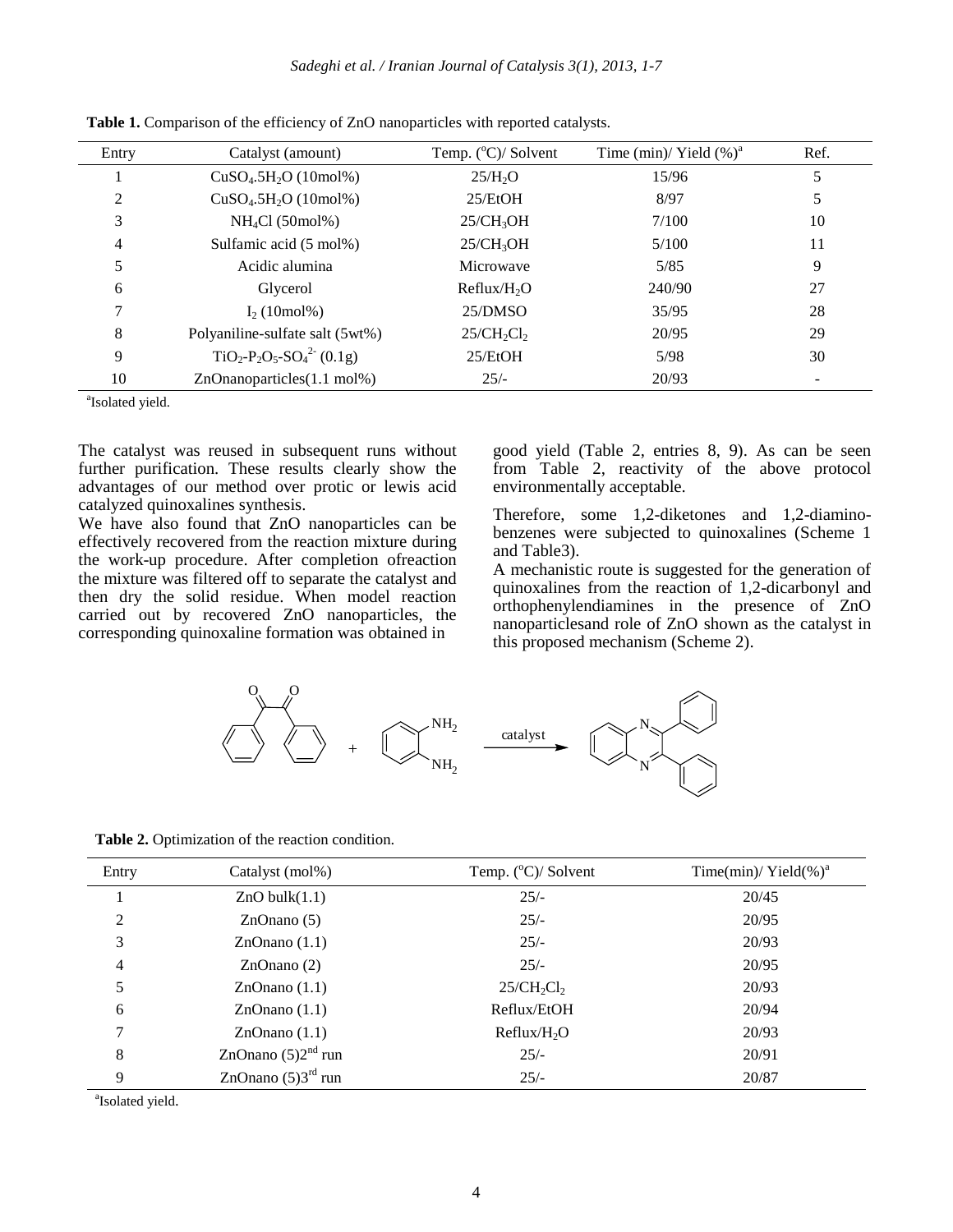| Entry                    | 1,2-diketone                                  | $\mathbf{R}^2$            | $Product^{b}$                                                          | Yield $(\%)^c$ | $\operatorname{Ref}$ | $\text{M.P}({}^{\text{o}}\text{C})$ |
|--------------------------|-----------------------------------------------|---------------------------|------------------------------------------------------------------------|----------------|----------------------|-------------------------------------|
| $\,1$                    | O<br>O                                        | $\boldsymbol{\mathrm{H}}$ |                                                                        | $\mathbf{92}$  | 12                   | $126 - 128$                         |
| $\sqrt{2}$               | n                                             | $\rm CH_{3}$              | CH <sub>3</sub>                                                        | 96             | $\mathfrak{S}$       | $114 - 116$                         |
| 3                        | CH <sub>3</sub> O<br>CH <sub>3</sub> C        | $\rm CH_{3}$              | CH <sub>3</sub> O <sub>4</sub><br>CH <sub>3</sub><br>CH <sub>3</sub> O | $96\,$         | $\mathfrak{S}$       | $125 - 127$                         |
| $\overline{\mathcal{L}}$ | CH <sub>3</sub><br>CH <sub>3</sub><br>$\circ$ | $\, {\rm H}$              | CН<br>CH <sub>3</sub>                                                  | $\mathbf{92}$  | $11\,$               | $102 - 104$                         |
| 5                        | $CH_3$<br>۰O<br>$CH_3$<br>Ö                   | $\mathrm{NO}_2$           | CH <sub>3</sub><br>CН<br>NO <sub>2</sub>                               | $90\,$         | $10\,$               | $128 - 131$                         |
| $\sqrt{6}$               | $CH_3\diagdown$<br>6<br>$CH_3$<br>°o          | $\rm CH_{3}$              | CH <sub>3</sub><br>CH<br>CH <sub>3</sub>                               | 94             | $10\,$               | $76 - 78$                           |
| $\overline{7}$           |                                               | $\boldsymbol{\mathrm{H}}$ |                                                                        | 93             |                      | $242 - 244$                         |
| $\,$ 8 $\,$              |                                               | CH <sub>3</sub>           | CH <sub>3</sub>                                                        | 94             | -                    | 236-237                             |
| $\overline{9}$           | $\sim$ $\ell$ oh<br>OH<br>O                   | CH <sub>3</sub>           | N<br>CH <sub>3</sub>                                                   | 93             | $26\,$               | 177-179                             |
| $10\,$                   | OН                                            | $\boldsymbol{\mathrm{H}}$ |                                                                        | 92             | $26\,$               | $221 - 225$                         |
| $11\,$                   | O<br>O                                        | $\boldsymbol{\mathrm{H}}$ |                                                                        | 93             |                      | $226 - 228$                         |

Table 3. A recyclable and highly effective ZnO nanoparticles catalytic system for the synthesis of quinoxalines at room temperature<sup>a</sup>.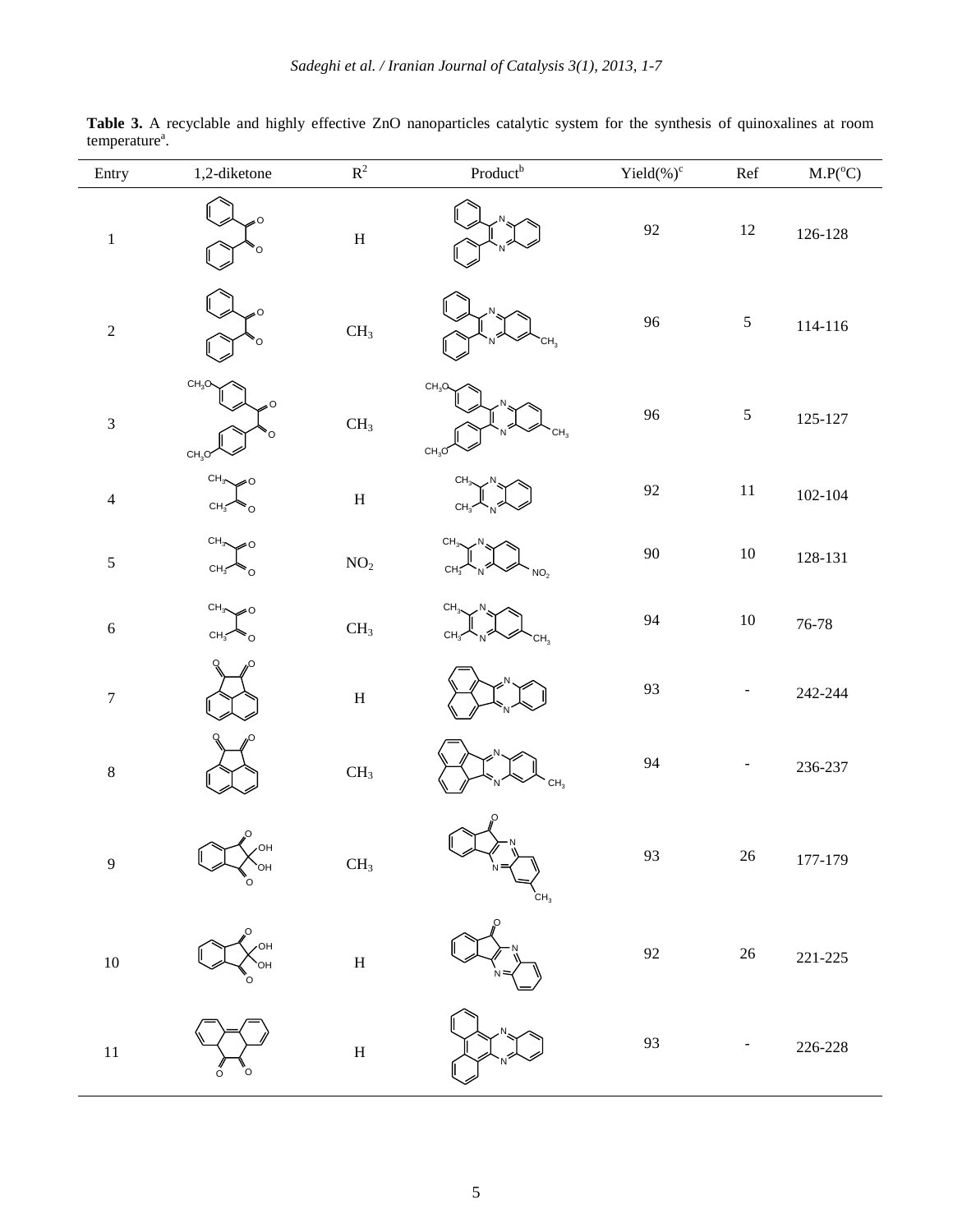



<sup>a</sup>Molar ratio of benzil, 1,2-diaminobenzene and ZnO nanoparticles(g) was 1:1:0.0009.

 $<sup>b</sup>$ All products were identified by their melting points, IR,  $<sup>1</sup>H NMR$ ,  $<sup>13</sup>C NMR$  spectra and CHN.</sup></sup></sup> <sup>c</sup>Isolated yield.



**Scheme 2.** Proposed mechanism for quinoxaline synthesis.

In the first step, Lewis acid sites of ZnO  $(Zn^{2+})$ coordinates to the oxygen of the carbonyl group, hence reactivity of carbonyl group increases. Then a nucleophilic attack to the activated carbonyl groups proceeds the reaction forward.

#### **4. Conclusion**

ZnO nanoparticlesas a solid acid has a high efficiency as catalyst of the quinoxaline synthesis under solventfree conditions. This simple methodology offers several advantages includinga mild reaction condition, a simple work-up, opportunities for scale-up and improved yields

#### **Acknowledgments**

We thank the Islamic Azad University of Yazd, for financial support of this investigation.